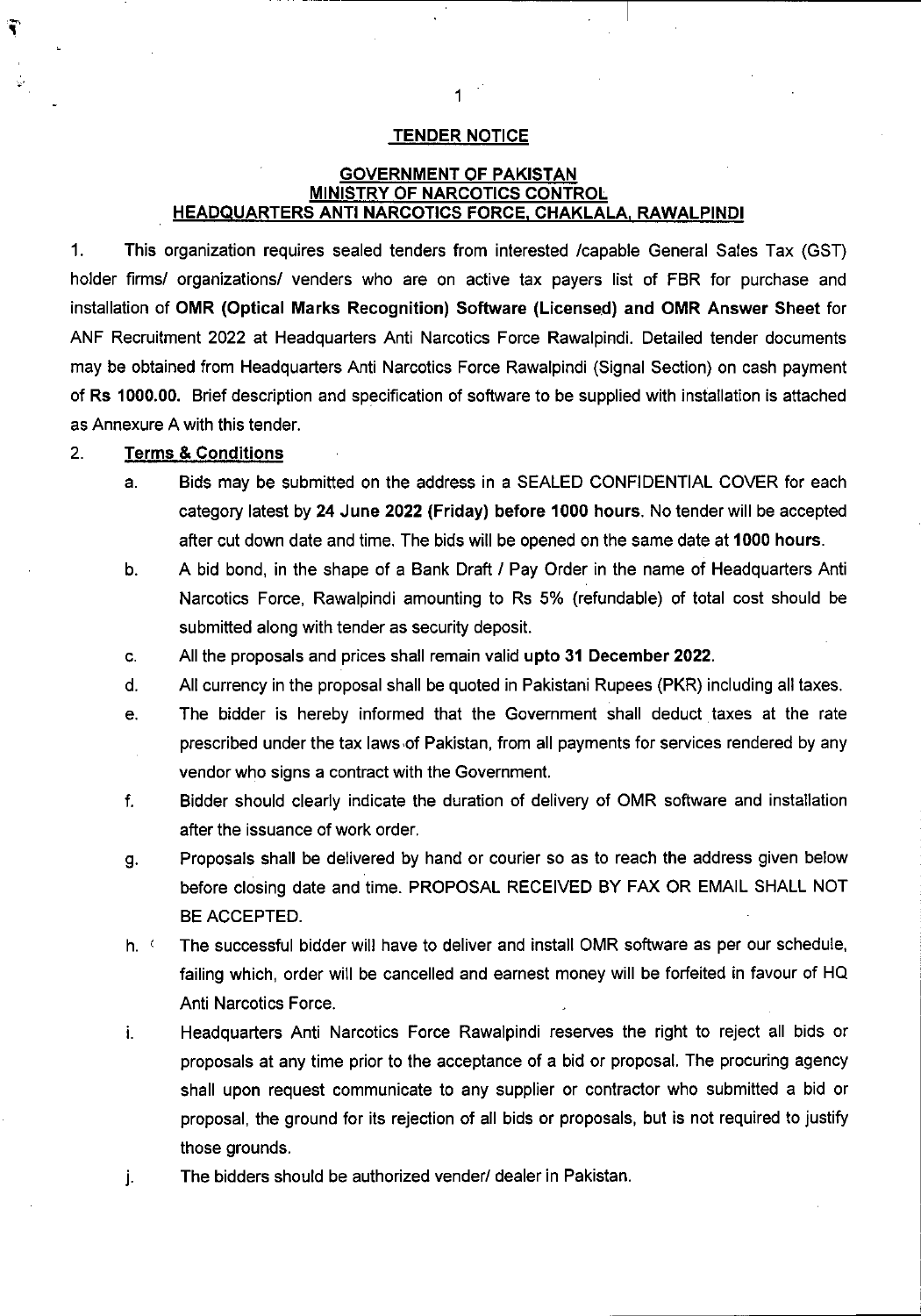- k. The bidders should submit his Technical and Financial bids separately in two envelopes. Technical bids should contain the technical expertise held with the Firms, their past experience and any projects related to the tender under taken. Financial proposals should contain the rates of the equipment to be purchased. Financial bids will only be opened after opening of Technical bids. Financial bids of only technically qualified bidders wil be opened. Financial bids of unqualified bidders will be returned un-opened.
- All bidders participating in the tender should be registered with FBR and must be included in active tax payer list maintained by FBR. Also produce following documents alongwith technical bid:- I.
	- Affidavit of Black List. (1)
	- Past Experience Certificate. (2)
	- Bank Statement of last six months. (3)
- Payment of work will be paid to successful bidder through cheque after delivery and installation of OMR Software. m.
- Successful bidder will ensure to provide Licensed OMR Software. n.
- Successful bidder will provide services / Technical assistance after delivery / installation of OMR Software for at least 3-4 months during the recruitment process. o.
- **Note:** The tender is also available at PPRA's website [www.ppra.ora.pk](http://www.ppra.ora.pk)

### **Contact Details**

'l

Major Hussain Ahmad Deputy Director (Technical) HQ Anti Narcotics Force Wavel Lane, Opposite Old Airport Chaklala, Rawalpindi Phone: 051-9286030, 051-9270173, Fax: 051-9270165